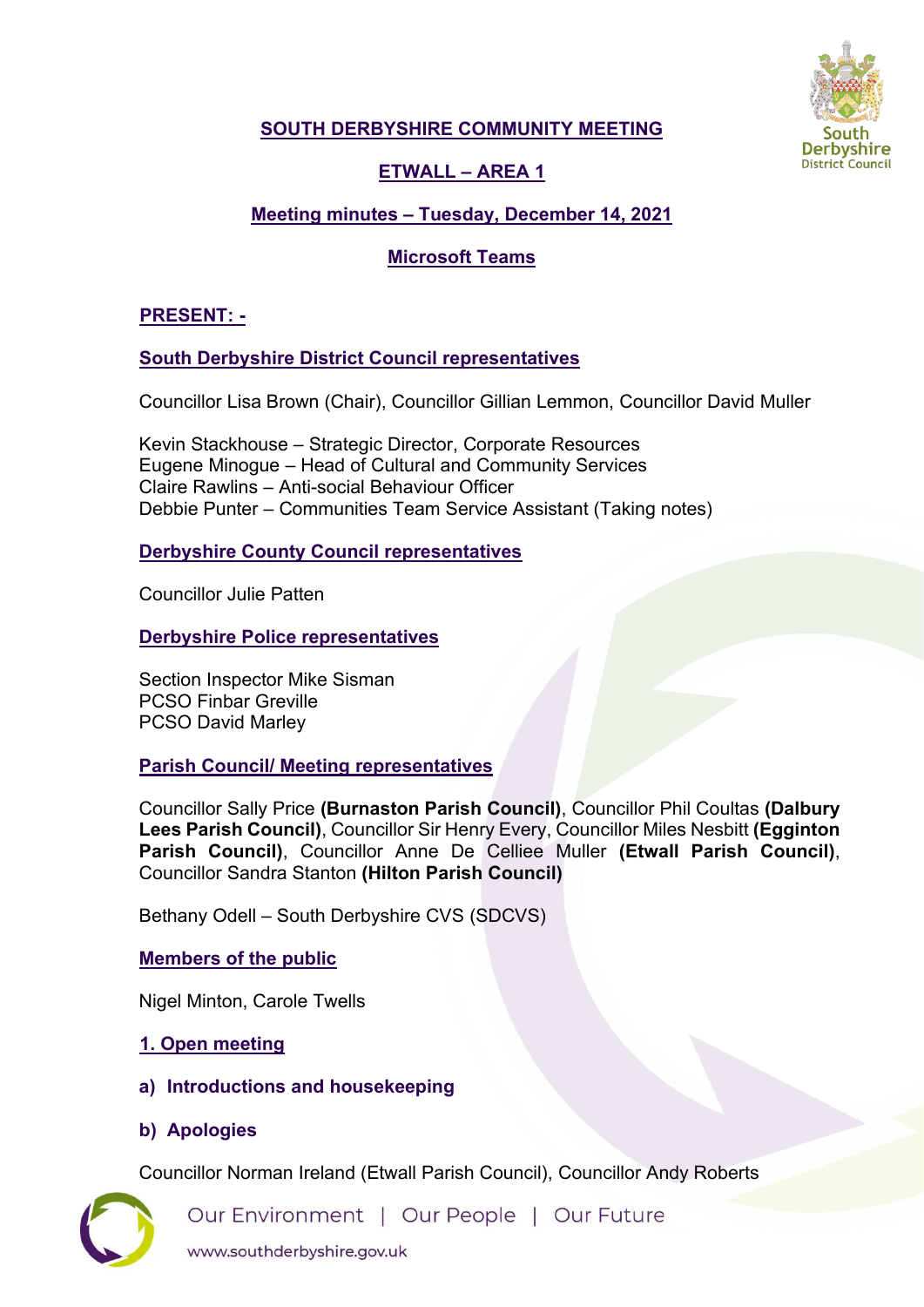## **c) Declarations of interest**

None declared.

#### **d) Chair's announcements**

#### Festive events in Swadlincote

The Festive Season has officially begun in Swadlincote Town Centre, with the launch of the Snowman and Snow dog sculpture trail at the weekend.

The trail of specially designed sculptures, inspired by The Snowman and The Snow dog animated films, are located throughout the town centre.

For more information on the Christmas activities visit [www.southderbyshire.gov.uk](http://www.southderbyshire.gov.uk/)

#### Refuse and Recycling

The refuse and recycling collection calendars are being delivered over the two weeks commencing 13 November, all households should have received a calendar by the 28 November.

The Council will be running a campaign leading up to Christmas, in conjunction with Podback, to further promote the recycling of coffee pods.

Councillor Lisa Brown paid tribute to Adrian Lowery, Head of Operational Services who sadly passed away on Friday, December 3, 2021 and our sincere sympathy goes out to all of Adrian's family, friends and work colleagues.

#### **e) To receive the minutes of the last meeting**

The minutes were approved as a true and correct record of the meeting.

## **f) Matters arising from the last minutes**

None.

## **2. Police Safer Neighbourhood Team (SNT) report and police Q&A**

Due to internet connectivity issues Debbie Punter provided the following update on behalf of Police Community Support Officer (PCSO) David Marley and PCSO Finbar Greville: -

Since the last meeting the team have been very busy.

Here is a snapshot of some good news updates & results achieved since the last meeting. If you don't already, please consider following the team to keep up to date with what they are doing on: -

Facebook - Etwall, Hatton Hilton SNT.

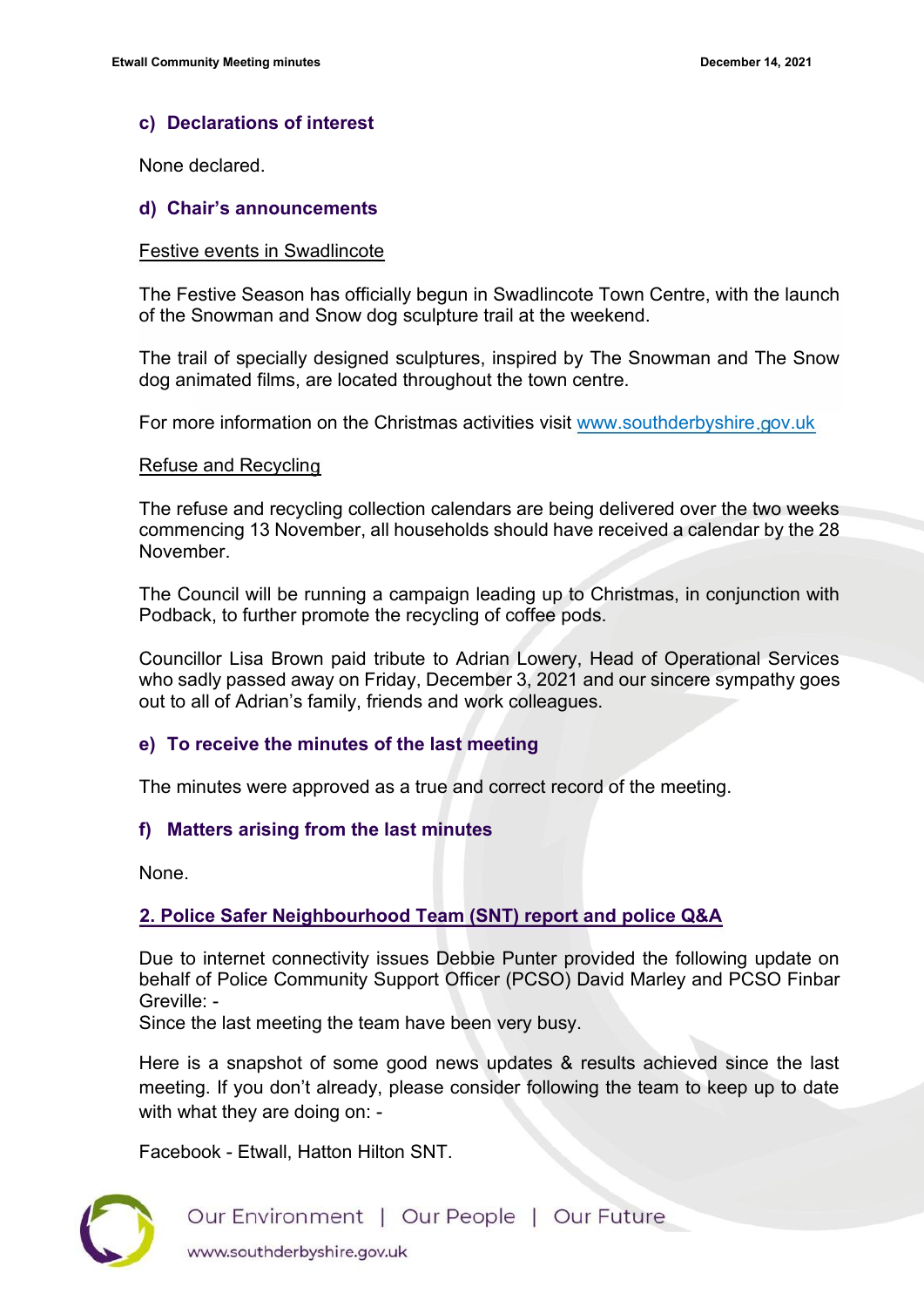Twitter - SouthderbysSNT

Derbyshire Alert - The forces 2-way messaging service. You can sign up at [www.derbyshirealert.co.uk](http://www.derbyshirealert.co.uk/)

## **Speed Checks & Traffic operation checks/ Vehicle offences**

Speed checks completed in all areas - on going and with various results, such as vehicles seized for no insurance and tickets issued.

Community Speed Watch (CSW) scheme set up in Etwall.

## **Engagement/ Crime prevention events held**

- Several posts added to social media relating to vulnerability & crime prevention giving advice regarding theft/ fraud/ open water safety/ personal safety and home security. We have also utilised/ referred people to the SDCVS Safer Homes scheme who visit vulnerable homeowners checking security and providing free crime prevention items.
- Bike security marking events completed at John Port School.
- Bike Security marking event held in Hilton.
- Cuppa with a Copper event held at Etwall Church.
- Cuppa with a Copper event held at Scropton Garden Centre.
- SNT Halloween event held in Hilton.
- Crime prevention and Derbyshire Alert sign-up events held throughout the area.
- Blooming Hilton event.
- Etwall Parish Council litter pick engagement.

## **School engagement**

- John Port School Project Zao talks arranged for w/c 13.12.21.
- Road safety talks at Etwall Primary School.
- Church Broughton talks.
- Regular visits made to all schools at drop off and pick up times, although most schools are busy in respect to parking very few offences are actually being committed. We encourage parents to park safely and enforce if needed. We Work closely with schools if any issues are raised and on preventative measures.
- Working with JPS relating to offences committed by pupils.
- Hilton Primary -talks re road safety and criminal responsibility following issues of ASB in Hilton- more planned.

## **Positive results in the area**

- Cannabis warnings issued in Hilton, outside of Tesco.
- Youths caught graffitiing in Hilton Restorative Justice (RJ) was used and letters of apology were written and the youths in question were made to clean off the graffiti.
- Youths caught underaged drinking in Hilton the youths were made to collect all their rubbish up the next day.

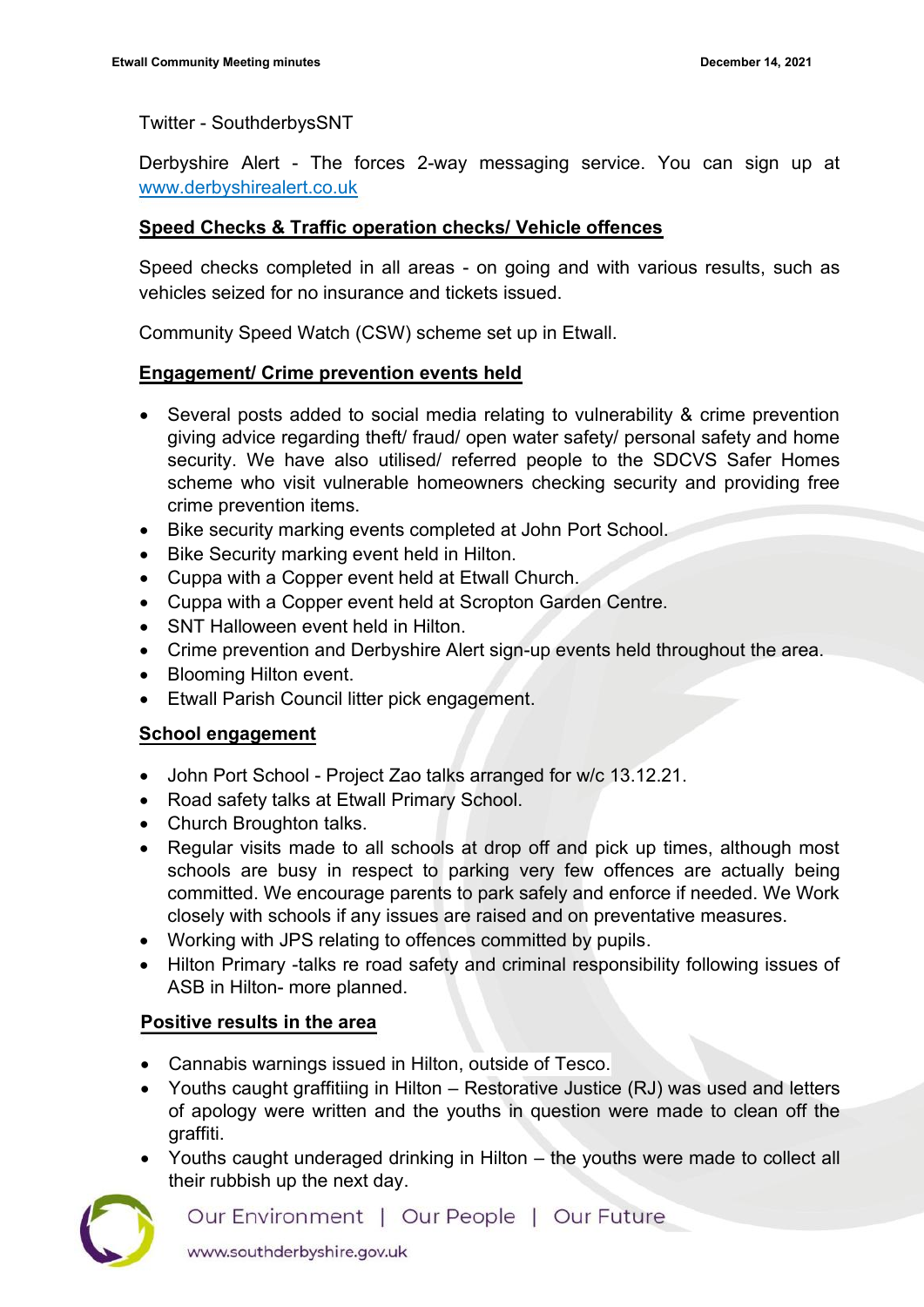- Local youths assisted the SNT in finding a local missing vulnerable person.
- The SNT and local residents assisted in a collapsed male on the Mease the male has since made a full recovery.
- The SNT located a suicidal male safeguarding was completed.
- Op Sceptre (the national week of action to tackle knife crime took place in April and November - knife sweeps were conducted and school talks given. Test purchase operations were also carried out in conjunction with trading standards - sadly three out of the seven shops checked in South Derbyshire sold knives to a 15-year-old.
- A wanted male was found in a layby on the A516 in possession of a handgun/ heroin/ knife/ money and cannabis – the male has since been jailed for nine years.
- The SNT caught a male using his phone whilst driving in Hatton. Subsequently the individual in question was ordered by the Court to pay a fine of £440, £150 costs, £44 surcharge and obtained 6 points on his licence.
- The SNT located several underage drinkers, in a ditch in Etwall in need of medical assistance. Joint emergency service work was completed to resolve and ensure that medical assistance was received. Safeguarding and ongoing work around the land has been completed together with the local council, school and youths.
- The Rural Crime Team have been conducting targeted anti-poaching patrols throughout all rural areas.
- An off-duty SNT Officer came across a road traffic collision (RTC) on the A516 on his way home and detained the aggressive drunk driver on scene. The Officer has since received a commendation for this work.
- A male on New Road, Hilton was arrested and remanded to prison for possession of an imitation firearm and cannabis following a warrant being conducted.
- A male was issued a ticket for causing alarm whilst officers were dealing with a three vehicle RTC near Hatton where he proceeded to parp his horn.
- Numerous Section 59 (S59) warnings have been issued and seizures made in relation to e-scooter offences.
- Several Community Protection Notice Warnings (CPNW's) issued in respect to anti-social behaviour and neighbour disputes.
- Local youths identified and dealt with for egg throwing.

Councillor Julie Patten requested a written update regarding a fatality incident that happened on Station Road, Hatten this morning.

Inspector Mike Sisman advised that an investigation will need to take place before any specific details can be released.

Councillor Miles Nesbitt raised awareness that on November 30, 2021 at 3:30am there were four youths in the village of Egginton trying car and garage doors. Two bikes were stolen from a garage and a car was ransacked in William Newton Close. The bikes that were stolen were stacked in two different places in the village and at 9:30am the following morning a white van arrived in the village and a man loaded the bikes into the back of his van and drove off. Local residents are urged to be vigilant.

Councillor David Muller thanked the SNT for their comprehensive report and also their both informative and enjoyable Facebook updates.

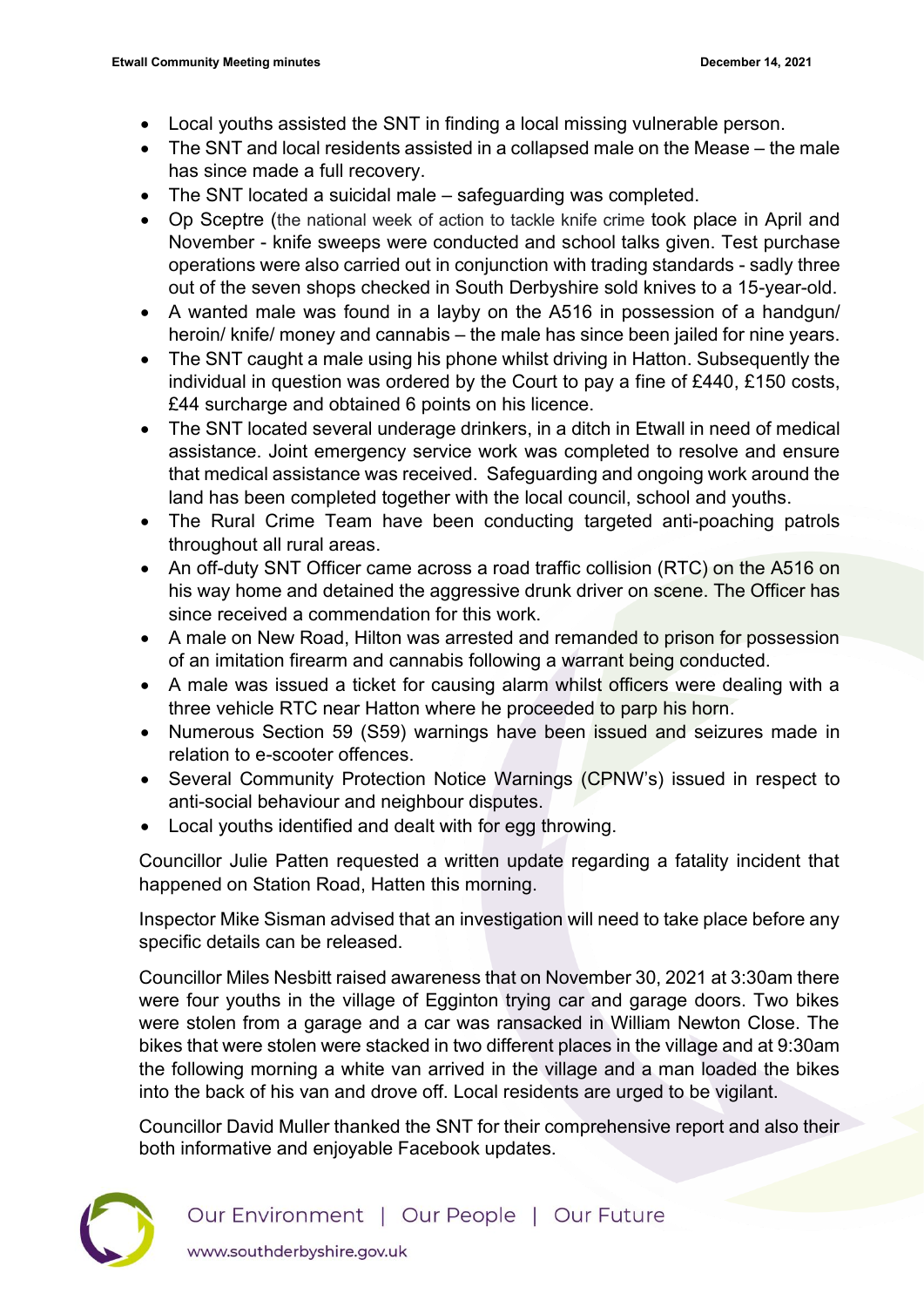**ACTION: Debbie Punter to pass on Councillor Miles Nesbitt's email address to PCSO Finbar Greville so that he can provide a detailed response directly to Councillor Nesbitt in respect to the recent incidents in Egginton.**

## **3. South Derbyshire Community Safety Partnership/ Safer Neighbourhood**

#### **grants update**

Claire Rawlins provided the following update: -

#### Community Safety Officer

Debbie Punter has now been appointed as the new Community Safety Officer for SDDC and will start her new role in the New Year. Debbie can be contacted by email: [Debbie.Punter@southderbyshire.gov.uk](mailto:Debbie.Punter@southderbyshire.gov.uk) or direct dial: 01283 595858.

#### Derbyshire Violence against Women and Girls Survey

A major new survey has been launched to identify what makes women and girls feel unsafe in Derbyshire, where their fear of crime is greatest and what would make them feel safer.

The online poll unveiled by Derbyshire Police and Crime Commissioner Angelique Foster invites women, girls, parents and guardians to share their views, anonymously and the feedback will help the Commissioner to allocate resources to improve women's safety and better understand what action is needed to reduce their vulnerability and protect their safety.

To complete the survey please visit the Derbyshire Police and Crime Commissioners web page <https://bit.ly/2XM6fiR>

## People Express Passport to Music

People Express have made an excellent film of the first year of their 'Passport to Music' project which was part funded by the Communities Team's Safer and Stronger Neighbourhoods funding stream [www.people-express.org.uk/passport-to-music/](http://www.people-express.org.uk/passport-to-music/)

The project is an inclusive music programme providing 2 years of fortnightly workshops, led by professional tutors, in different genres of music for excluded, vulnerable and 'at risk' young people. The project has worked with 15 young people in Year 1 and will aim to work with up to 10 disabled young people in Year 2.

The project is part of People Express's response to the report on social mobility through education that placed the district's young people as most at risk in England of not fulfilling their potential. Safer and Stronger Neighbourhoods funding has contributed £1,500 towards the project.

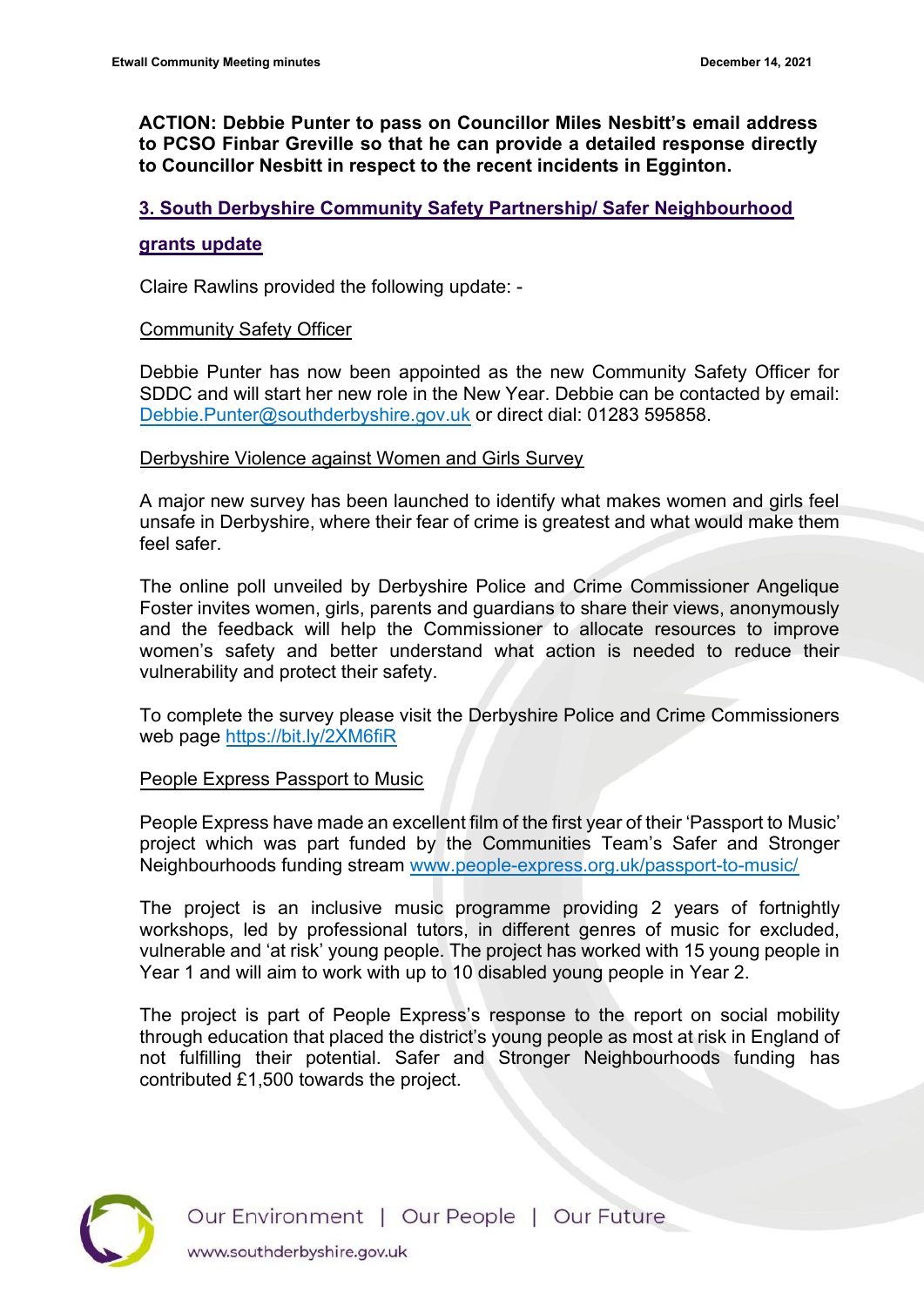#### Speed Watch Cameras

The CSP has agreed to fund two new speed guns for the police to use with local South Derbyshire Community Speed Watch (CSW) groups. There are a total of 11 CSW groups in South Derbyshire, three of these are new schemes that are awaiting training before they can become operational.

#### People Express Passport to Music

People Express have made an excellent film of the first year of their 'Passport to Music' project which was part funded by the Communities Team's Safer and Stronger Neighbourhoods funding stream [www.people-express.org.uk/passport-to-music/](http://www.people-express.org.uk/passport-to-music/)

The project is an inclusive music programme providing 2 years of fortnightly workshops, led by professional tutors, in different genres of music for excluded, vulnerable and 'at risk' young people. The project has worked with 15 young people in Year 1 and will aim to work with up to 10 disabled young people in Year 2.

The project is part of People Express's response to the report on social mobility through education that placed the district's young people as most at risk in England of not fulfilling their potential. Safer and Stronger Neighbourhoods funding has contributed £1,500 towards the project.

#### Safer Neighbourhoods and Community Funding

No project applications have come in yet this year. £4000 is still available for projects that will impact on preventing ASB and Crime or developing groups that can attract young people.

Please contact Debbie if you have any ideas for projects and we will help you with the application process, which is really simple.

## **4. Local community and voluntary sector projects/ update**

Bethany Odell provided the following South Derbyshire CVS (SDCVS) update: -

**Active Travel** –This service supports people who have no transport and are unable to use public transport to take theme to medical appointments - GP, Hospital, Vaccinations. The service is still limited as we do not have too many drivers active and we are being careful about the number of passenger journeys drivers undertake per day. We are only doing Hospital and GP appointments at the moment as we have to prioritise the journeys for health appointments. Drivers and Service Users are expected to still wear masks, socially distance and use hand sanitiser to keep everybody safe. We will not transport anyone with any symptoms of Covid 19 and our drivers will not drive if they have any symptoms. Referrals and enquiries 01283 219761 [projectsupport@sdcvs.org.uk](mailto:projectsupport@sdcvs.org.uk)

**Befriending** – Since March 2020 our Befriending Service has been carried out through telephone calls. We are beginning to talk to volunteers and service users who want to resume face to face visits. This is quite a process as we have to check that this is safe

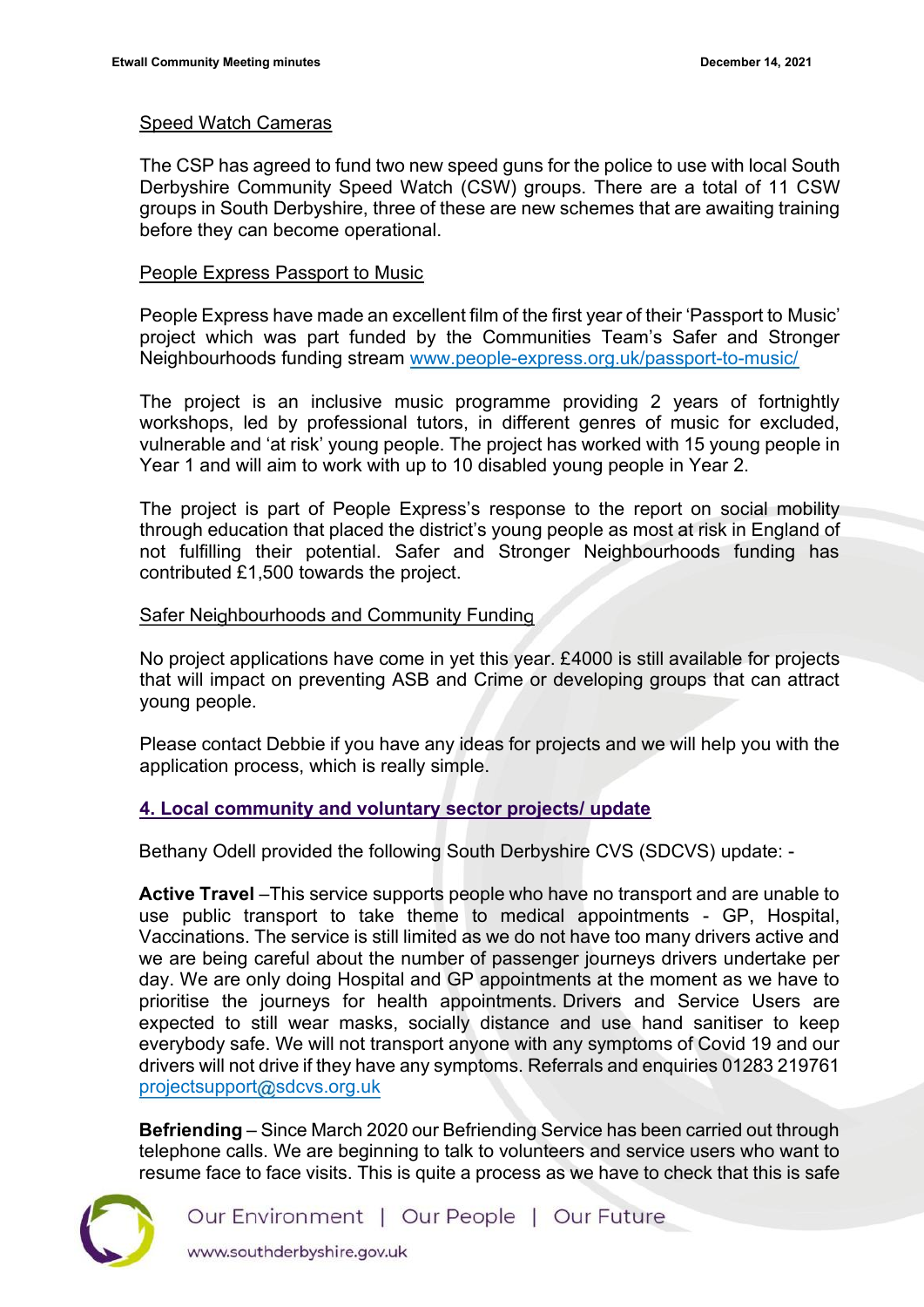for both parties and complete new risk assessments. Some volunteers, who started volunteering in the last year telephone befriending, also need to go through extra checks and training before being able to start face to face visits. This takes time and we again need to do this before permitting people to start visiting in person. Please bear with us while we do this. Referrals and enquiries 01283 219761 [connect@sdcvs.org.uk](mailto:connect@sdcvs.org.uk)

**Handy Person Help at Home Support Service** – New service! See SDCVS website for more information. Referrals and enquiries 01283 219761 [handysupport@sdcvs.org.uk](mailto:handysupport@sdcvs.org.uk)

**Home From Hospital** – has been continuing to support people throughout the pandemic. We have been helping people with shopping and prescription/ medication collection doing doorstep deliveries and these are continuing too. In addition, Rachel Stilwell our Service Coordinator has been supporting people with other things that help to keep them home from hospital. We are beginning to plan to introduce home visits again but we will be doing so with caution and with procedures in place to keep everyone involved safe. Referrals and enquiries 01283 817417 [home@dhfh.org.uk](mailto:home@dhfh.org.uk)

**Safer Homes** – Home Visits from our Safer Homes Operative were suspended when the pandemic started. This service has been open again since April and visits were resumed to ensure people's homes are safe and secure and advise them on measures to improve security and to install locks etc to helps this. Our operative wears PPE maintains social distance and follows safety measures and cleaning procedures before, during and after his visits. Referrals to this service are often from Police and professionals although self-referral is possible. We deliver Safer Homes in South Derbyshire District Council area and Erewash. Referrals and enquiries 01283 219761 [projectsupport@sdcv.org.uk](mailto:projectsupport@sdcv.org.uk)

**Befriending Groups, Lunch clubs and Shopmobility** – remain suspended. We will update you as and when we have more news on this.

**Food Bank** – Our Food Bank is now operating from Hill St Baptist Church in Swadlincote and collection of food parcels is by appointment only on Monday, Tuesday and Thursday from 8am - 3:30pm. Please telephone 07458 305314 **(please note this number is for food bank enquiries only)** or email [projectsupport@sdcvs.org.uk](mailto:projectsupport@sdcvs.org.uk) to arrange an appointment. If emailing, please include your telephone number with your message so we can get back to you as soon as possible.

The service provides free emergency food parcels to families and individuals in the South Derbyshire area. We also have a fridge and freezer so are also able to support service users with fresh food donated by local businesses.

Anyone who needs emergency food can access the service. On the first occasion that you need a parcel, you can refer yourself to the service. For each food parcel after that, you will need to provide a referral form before you will be given a parcel.

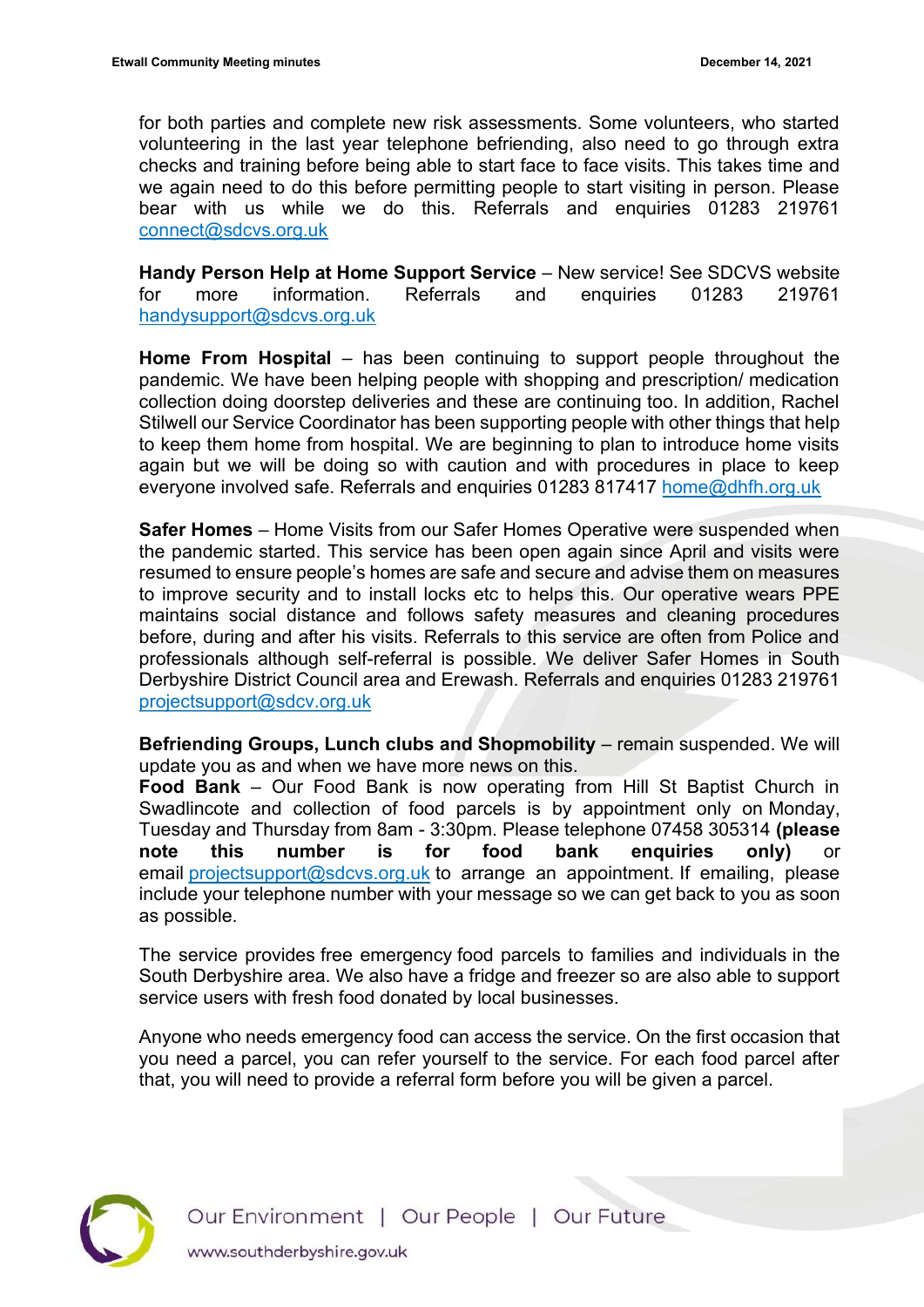**Food Bank Winter Campaign** – helping to tackle food poverty in South Derbyshire over Christmas. Our food bank is seeking food donations such as meats, cheeses and festive treats. Any donations can be dropped off at Hill Street Baptist Church up to **22 December** on a Monday, Tuesday or Thursday between 8am – 3.30pm. We are also asking for financial donations to help the Food Bank continue this valuable service in 2022.

For further information either email [finance@sdcvs.org.uk](mailto:finance@sdcvs.org.uk) or phone 01283 219761. For the next three weekends Mid Mercia Marina are organising a Free Santa's Grotto and asking for donations to support our Food Bank.

**Covid Connectors Project – to set up a Covid Connectors Network throughout South Derbyshire** – to empower residents and workforces in South Derbyshire with the information they need to lead the way in the community by giving consistent, timely and accurate information around Covid-19. Since Jan 21 the team have been working with 30 Covid Connectors. Through these networks, Covid related information has been shared with the Connectors who then disseminate the information to their local communities. For more information – [Selinaw@sdcvs.org.uk](mailto:Selinaw@sdcvs.org.uk)

**Connected South Derbyshire** – a new project to connect citizens of South Derbyshire to their local communities and to end loneliness. To empower, enable and encourage citizens of South Derbyshire to connect, engage and socialise with the volunteers, groups and organisations providing social connection in their communities. For further information – [Bethanyo@sdcvs.org.uk](mailto:Bethanyo@sdcvs.org.uk)

**Community Development Team** – the team support local communities, not-for-profit groups and volunteers in South Derbyshire. Our aim is to provide support, information and advice to volunteer trustees, voluntary and community groups, registered charities and social enterprises. For new groups we help them to develop a constitution, a management committee and support with implementing policies/procedures. We also help groups to access funding pots and help them with their funding applications.

**Volunteer Force** – supports local communities, not-for-profit groups and volunteers in South Derbyshire. The Volunteer Force helps to develop and promote volunteering in South Derbyshire with particular reference to the advertising, recruiting, training and referring potential volunteers and providing recruitment support to voluntary and community groups and social enterprises. For more information – [Volunteer@sdcvs.org.uk](mailto:Volunteer@sdcvs.org.uk)

**Communications** – Our website: [www.sdcvs.org.uk](http://www.sdcvs.org.uk/) holds information about our services as well as news, CVS events and how to contact us.

We send out regular e-bulletins, containing internal and external news, events, training, job vacancies and funding, relevant to anyone involved in the local voluntary and community sector. You can sign up to receive these communications via the homepage of our website, as above, and if you would like anything advertised, please email [communications@sdcvs.org.uk](mailto:communications@sdcvs.org.uk)

We are active on Facebook and Twitter - search for South Derbyshire CVS to find us.

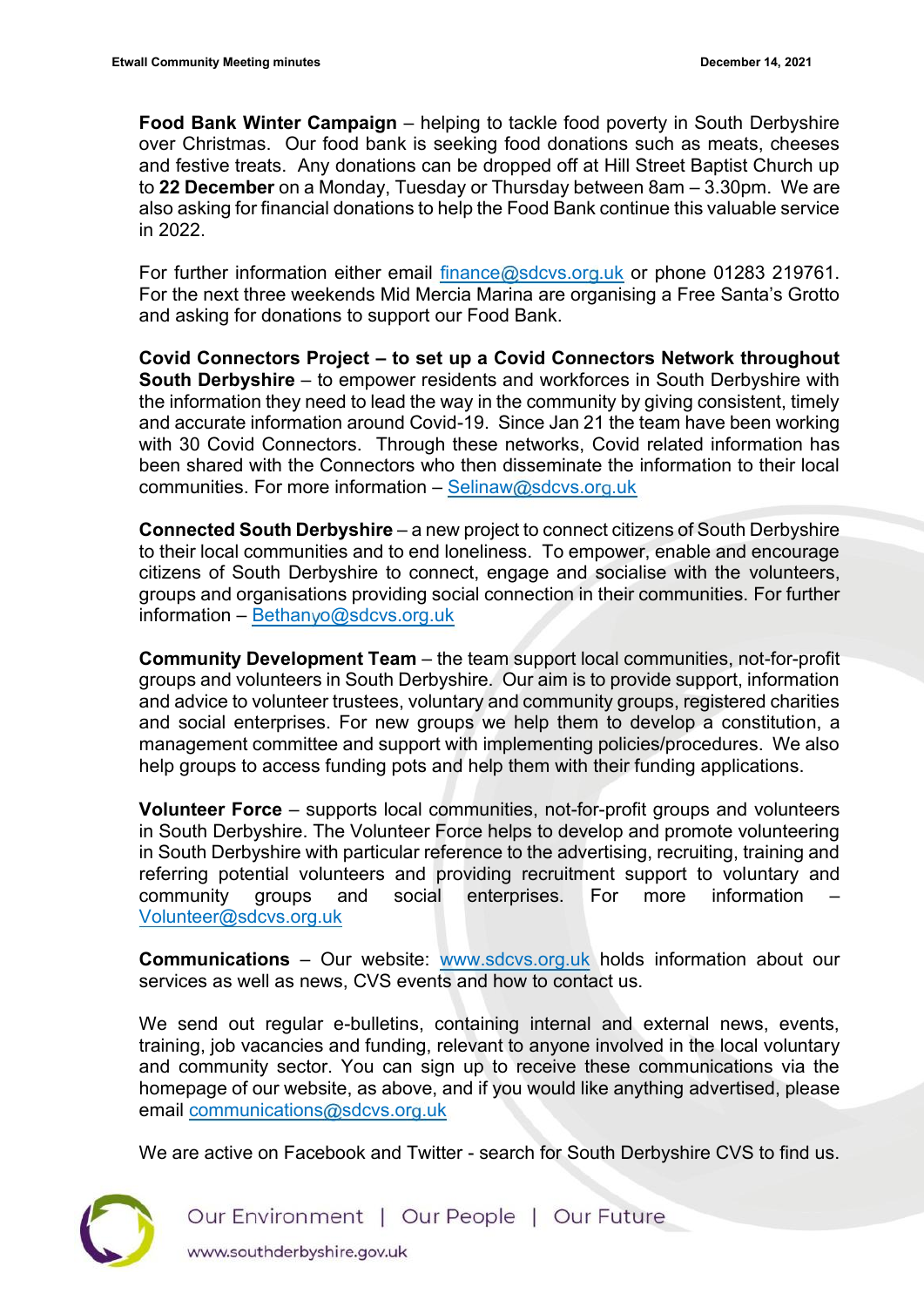Our Volunteer Force has its own Facebook and Twitter pages and through these we advertise local volunteering opportunities. Search for South Derbyshire Volunteer Force or @SDVolForce to find us. We are also developing a new Volunteer Force website; [www.volunteersouthderbyshire.org](http://www.volunteersouthderbyshire.org/)

To advertise volunteer opportunities with us please email [volunteer@sdcvs.org.uk](mailto:volunteer@sdcvs.org.uk)

## **5. Local authority update and public Q&A**

Kevin Stackhouse provided the following update: -

#### Housing update

The Council is upgrading the system that provides the platform for managing the Housing Waiting List, advertising and allocating vacant council properties.

The South Derbyshire Homefinder (Abritas) system will no longer be available after the 6 December although we will be able to allocate properties that have already been advertised.

On the 7 December the new Jigsaw system will be available for new applications and re-registration, support will be provided by Housing staff. Applicants must have access to an email address and an added feature with the new system is that it will incorporate a new Homelessness system.

#### Council tax reduction scheme

South Derbyshire District Council is asking residents to comment on proposed changes to its Council Tax Reduction Scheme for working age residents.

South Derbyshire District Council's Council Tax Reduction Scheme supports working age residents who are on a low income by reducing the amount of council tax they have to pay in line with their income.

The council tax support scheme for those of pension age is a national scheme and is not affected by these proposals.

The Council's current scheme was introduced in 2013. As such, the Council is keen to explore changes to the scheme to modernise it, ensure it distributes support to those in need more effectively, and to reduce administration costs.

Information on the potential models and an online survey where people can give their views can be found at [www.southderbyshire.gov.uk/ctrschanges.](http://www.southderbyshire.gov.uk/ctrschanges)

## **The deadline to give your views is Friday, January 14 at 5pm.**

Face-to-face services at South Derbyshire District Council civic offices

South Derbyshire District Council is set to launch a new customer services access point at its Civic Offices in Swadlincote this winter.

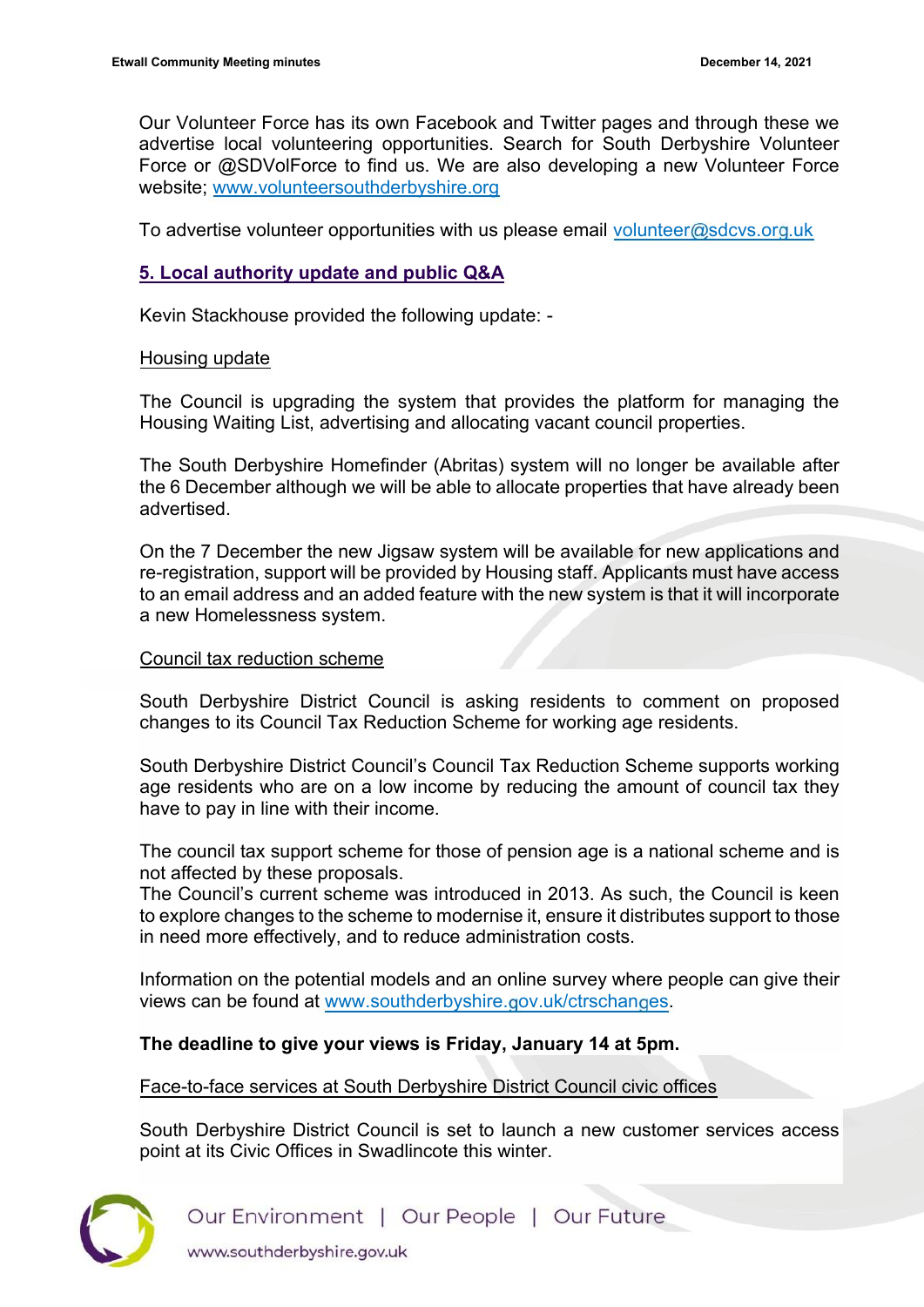The aim of the customer service access point is to support customers who need dropin face-to-face support. The Council will also be able to serve customers who are applying for a Derbyshire Gold Card and need help with a photograph. Customers with more complex enquires will be offered appointments in the Council's Kiosk Room. The new access point is being launched as part of a six-month trial to determine the best way forward for face-to-face support for our customers. A paper and online survey will be launched soon to gather customers views on how well they are being served. This will be published at [www.southderbyshire.gov.uk](http://www.southderbyshire.gov.uk/)

## **We would be grateful if all residents could take part in this consultation, so we can determine the best long-term solution for residents and the council. Thank you.**

Councillor Julie Patten asked whether SDDC have increased the capacity for people answering the phones since the Council Offices have been closed to the public.

Kevin Stackhouse confirmed that it is true that SDDC have had more call waits since the offices have been closed to the public. In response to this the Council are looking to introduce a facility so that callers are advised what the current waiting time is, allowing the caller to decide whether they wish to stay on the line or call back at another time. In the meantime, contact centre staff are trying their utmost to get through the number of calls received as quickly and efficiently as possible.

Councillor Peter Smith asked whether an update could be provided in respect to the recent outbreaks of Avian Flu.

Kevin Stackhouse responded to say that he would take the question back to Matt Holford, Head of Environmental Services and provide a response back to Councillor Smith directly.

**ACTION: Kevin Stackhouse to refer the request for an update regarding Avian Flu to Matt Holford, Head of Environmental Services in order to provide a response back directly to Councillor Smith. Debbie Punter to also include a copy of the update in the report back document.**

## **6. Summary of agreed actions**

| Action                                                                                                                                                                                                                                                                                   | <b>Person responsible</b>              |
|------------------------------------------------------------------------------------------------------------------------------------------------------------------------------------------------------------------------------------------------------------------------------------------|----------------------------------------|
| Debbie Punter to pass on Councillor Miles<br>Nesbitt's email address to PCSO Finbar<br>Greville so that he can provide a detailed<br>response in respect to the recent incident in<br>Egginton.                                                                                          | Debbie Punter/ PCSO Finbar<br>Greville |
| Kevin Stackhouse to refer the request for an<br>update regarding Avian Flu to Matt Holford,<br>Head of Environmental Services in order to<br>provide a response back directly to Councillor<br>Smith. Debbie Punter to also include a copy of<br>the update in the report back document. | Kevin Stackhouse/ Debbie<br>Punter     |